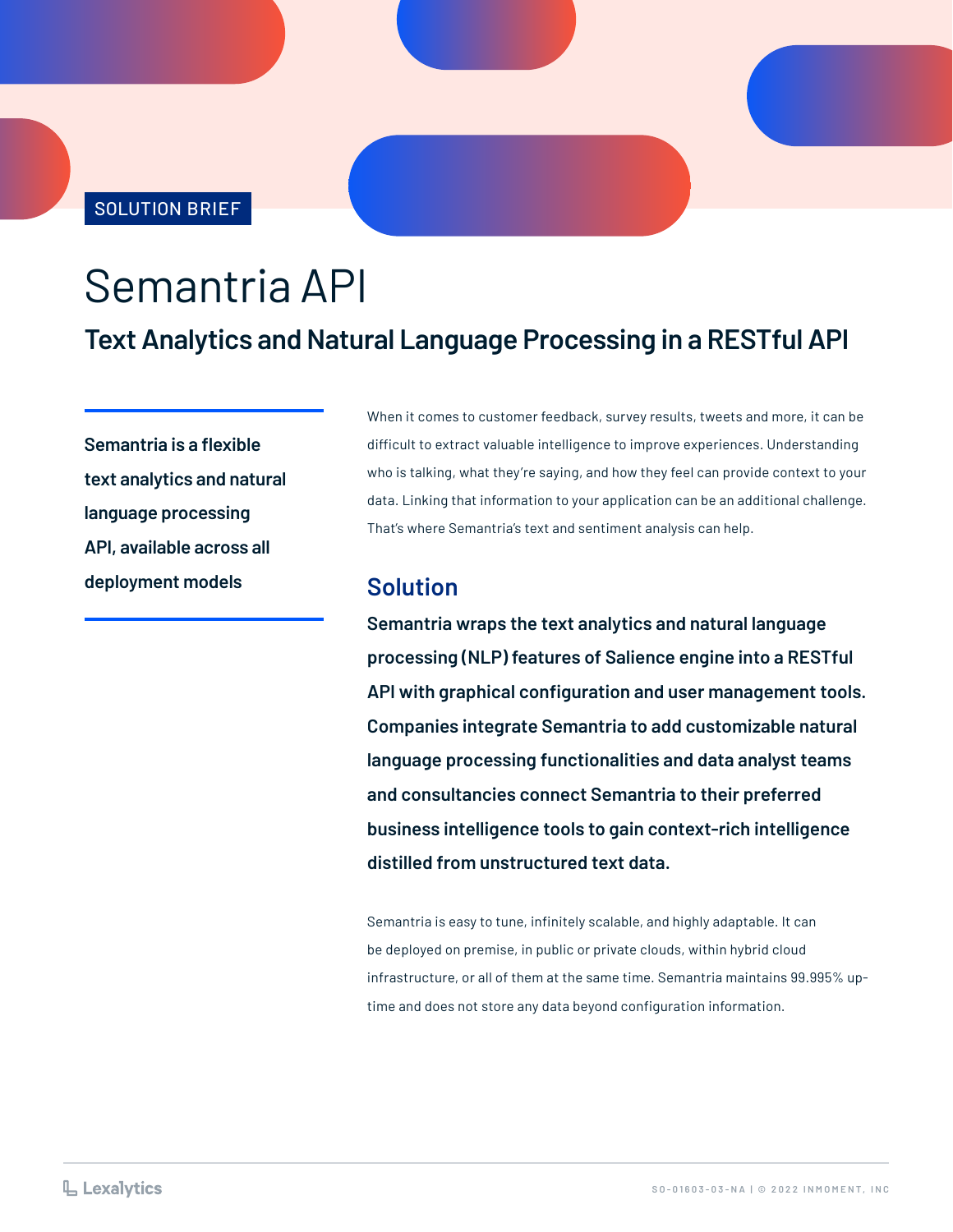# Natural Language Processing Features

**Sentiment Analysis**

**Entity Recognition Categorization Theme** 

**Analysis**

**Intention** 

**Summarization** 

# Options And Add-Ons (Scalability

- Industry Packs
- Custom Machine Learning Models
- Tuning and Configuration Services
- Storage and Visualization Tools
- Dedicated Processing Clouds

Semantria is infinitely scalable, from a single processor analyzing a few thousand documents per day up to an entire data center packed with high-end machines handling billions of documents.

## **Configuration & Industry Packs**

Utilize graphical configuration tools to define custom entities, create query topics, build category taxonomies and more. Or plug in our pre-built configurations for 10% or greater accuracy improvements in sentiment scoring, entity recognition, categorization and intention detection.



























**Hotels Energy Insurance Automobiles**